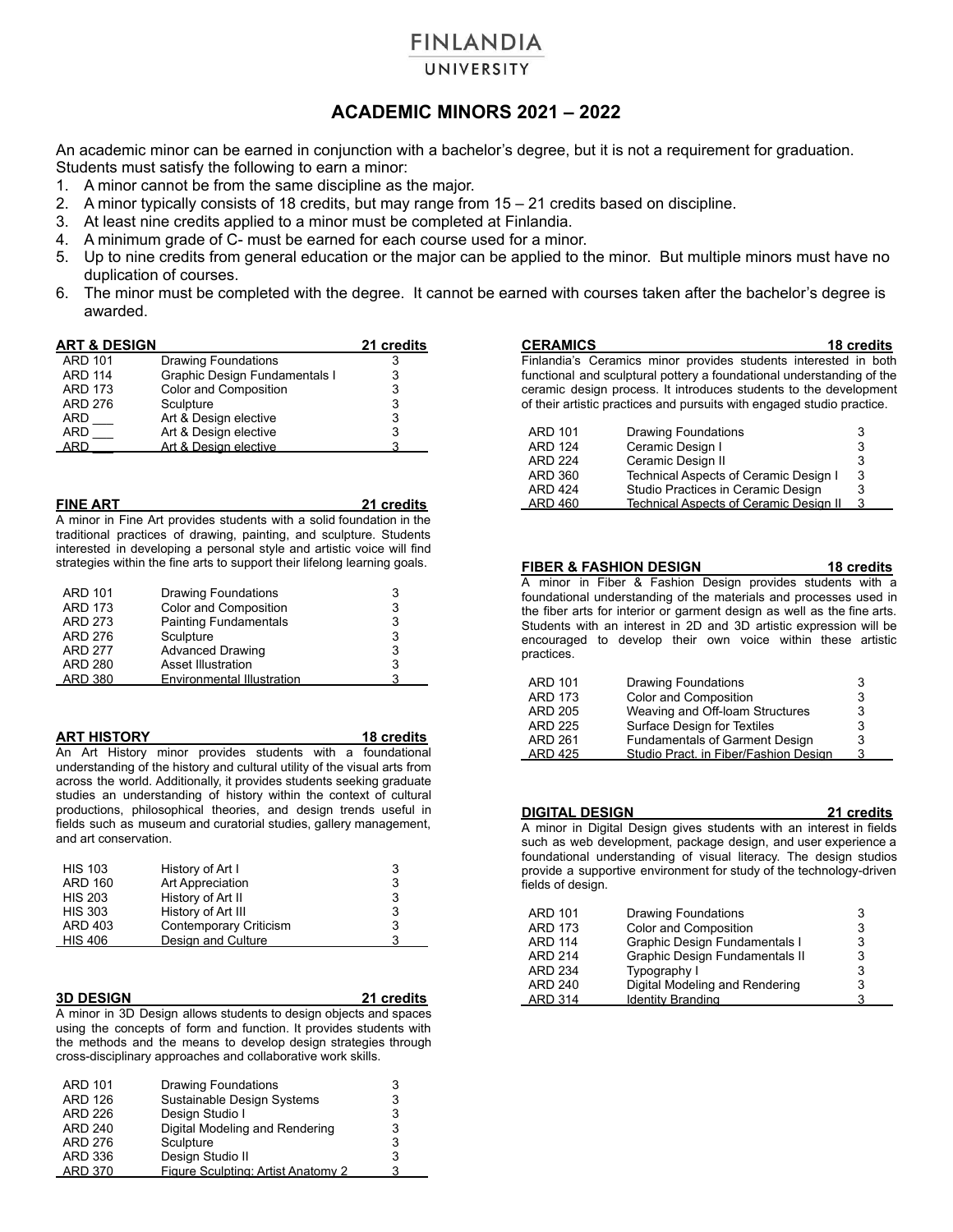### **GENERAL BUSINESS 18 credits**

The General Business minor gives students basic competencies in general business practices and culture in order to enable them to work in a managerial, marketing, or related capacity within their chosen career field.

| <b>BUS 138</b>   | <b>Fundamentals of Business</b>   | 3 |
|------------------|-----------------------------------|---|
| <b>BUS 200</b>   | <b>Fundamentals of Accounting</b> | 3 |
| <b>BUS 245</b>   | Principles of Marketing           | 3 |
| <b>BUS 271</b>   | <b>Principles of Management</b>   | 3 |
| Choose two from: |                                   |   |
| <b>BUS 235</b>   | Leadership and Team Skills        | 3 |
| <b>BUS 332</b>   | <b>Business Finance</b>           | 3 |
| <b>BUS 346</b>   | <b>Marketing Communication</b>    | 3 |
| <b>BUS 348</b>   | <b>Relationship Sales</b>         | 3 |
| <b>BUS 361</b>   | <b>Business Law</b>               | 3 |
| <b>BUS 381</b>   | Human Resource Management         | 3 |
| <b>BUS 386</b>   | Organizational Behavior           | 3 |
| <b>BUS 395</b>   | <b>Project Management</b>         | 3 |
| <b>BUS 435</b>   | Entrepreneurship                  | 3 |
| <b>BUS 447</b>   | <b>Entrepreneurial Marketing</b>  | 3 |

**INTERNATIONAL BUSINESS 18 credits** This minor gives business majors additional specialized studies in the field of International Business. It would put students on the path for eventual Certified Global Business Professional certification.

| <b>BUS 310</b> | Cross-Cultural Bus. Communication | 3 |
|----------------|-----------------------------------|---|
| <b>BUS 388</b> | Global Entrepreneurship           | 3 |
| <b>BUS 395</b> | <b>Project Management</b>         | 3 |
| <b>BUS 448</b> | <b>International Marketing</b>    | 3 |
| <b>BUS 499</b> | Research Topics in Business       | 3 |
| <b>ECN 331</b> | Global Economy                    |   |

### **MANAGEMENT 18 credits**

The Management minor gives non-business students background that could serve them in managerial and supervisory positions in their chosen career field. This minor also provides business majors with additional specialized studies in the field of Management.

| <b>BUS 200*</b> | <b>Fundamental of Accounting</b>                                   | 3 |
|-----------------|--------------------------------------------------------------------|---|
| <b>BUS 235*</b> | Leadership and Team Skills                                         | 3 |
| <b>BUS 271*</b> | <b>Principles of Management</b>                                    | 3 |
| <b>BUS 381</b>  | Human Resource Management                                          | 3 |
| <b>BUS 386</b>  | Organizational Behavior                                            | 3 |
| <b>BUS 395</b>  | <b>Project Management</b>                                          |   |
|                 | * Business majors must substitute these courses with 300/400-level |   |
|                 |                                                                    |   |

BUS courses. A suggested substitution is BUS 315 Cost Accounting.

### **SPORTS MANAGEMENT 18 credits**

The Sports Management minor provides business students an option for a second field of specialization in Sports Management. It can also be a minor option for non-business students who meet the required prerequisites of BUS 245 Principles of Marketing and BUS 271 Principles of Management.

| <b>BUS 374</b>                | Principles of Sports Management         |   |
|-------------------------------|-----------------------------------------|---|
| <b>BUS 351</b>                | Sport Marketing                         | 3 |
| <b>BUS 352</b>                | Sport Business and Finance              | 3 |
| <b>BUS 453</b>                | Athletic Admin. and International Sport | 3 |
| <b>BUS 454</b>                | <b>Facility and Event Management</b>    | 3 |
| BUS 3xx/4xx*                  | Upper-level Business elective           | 3 |
| *Must be approved by advisor. |                                         |   |

#### **HEALTHCARE MANAGEMENT 21 credits**

The Healthcare Management minor allows business and other students to familiarize themselves with the field of healthcare management. Nursing and other students can also earn the minor provided they meet the course prerequisites.

| <b>BUS 381</b> | Human Resource Management OR          |   |
|----------------|---------------------------------------|---|
| <b>BUS 386</b> | Organizational Behavior               | 3 |
| <b>HCM 321</b> | Epidemiology in Healthcare            | 3 |
| <b>HCM 352</b> | <b>Healthcare Law and Ethics</b>      | 3 |
| <b>HCM 412</b> | <b>Healthcare Delivery</b>            | 3 |
| <b>HCM 426</b> | <b>Healthcare Finance</b>             | 3 |
| <b>HCM 432</b> | <b>Healthcare Quality</b>             | 3 |
| <b>HCM 442</b> | <b>Healthcare Information Systems</b> | ঽ |

| <b>MARKETING</b>    |                                                                    | 18 credits |  |
|---------------------|--------------------------------------------------------------------|------------|--|
|                     | The Marketing minor allows non-business students to build a        |            |  |
|                     | background in Marketing that could serve them in related positions |            |  |
|                     | in their chosen career field. The minor also gives business majors |            |  |
|                     | additional specialized studies in the field of Marketing.          |            |  |
|                     |                                                                    |            |  |
| CPT 202*            | Digital App. and Tech. for Lift                                    | 3          |  |
| <b>BUS 245*</b>     | Principles of Marketing                                            | 3          |  |
| <b>BUS 340</b>      | e-Marketing                                                        | 3          |  |
| <b>BUS 346</b>      | <b>Marketing Communication</b>                                     | 3          |  |
| <b>BUS 348</b>      | <b>Relationship Sales</b>                                          | 3          |  |
| <b>BUS 447</b>      | <b>Marketing for Small Business</b>                                | 3          |  |
|                     | *Business majors must substitute these courses with 300/400-level  |            |  |
| <b>BUS courses.</b> |                                                                    |            |  |

### **ENGLISH LANGUAGE & LITERATURE 18 credits**

The English minor provides students with a strong base in the study of literature, proficiency in reading, writing and critical thinking, and exposure to various methods of interpretation and argument. These are desirable skills in a wide range of fields and careers. The English Minor is appropriate for Arts and Science majors, Marketing and Business Management students, and students on any academic or career path where interpersonal communication skills are valued highly.

Choose 18 credits in English.

#### **CREATIVE WRITING 18 credits**

The Creative Writing minor allows an avenue for students interested in this form of original expression to develop their passion and skills with the goal of developing as artists and communicators. Creative writing minors can recognize the technical features of literature and replicate or modify them in their own writing.

| <b>ENG 219</b>                 | <b>Creative Writing</b>                                 | 3 |
|--------------------------------|---------------------------------------------------------|---|
| <b>ENG 275</b>                 | Studies in Poetry                                       | 3 |
| <b>ENG 323</b>                 | <b>Advanced Writing</b>                                 | 3 |
| <b>ENG 399</b>                 | Directed Study in English                               | 3 |
| <b>ENG</b>                     | course in contemporary (post-1900) lit.                 | 3 |
| Choose one from:               |                                                         |   |
| <b>ENG 389</b>                 | Internship in English                                   | 3 |
| <b>PHL 460</b>                 | Philosophy of the Self                                  | 3 |
| <b>ENG</b><br>$\star$          | course in contemporary (post-1900) lit.                 | 3 |
|                                | *e.g., ENG 232, ENG 252, ENG 291, ENG 316, ENG 302, ENG |   |
| 401, ENG 403, and some ENG 350 |                                                         |   |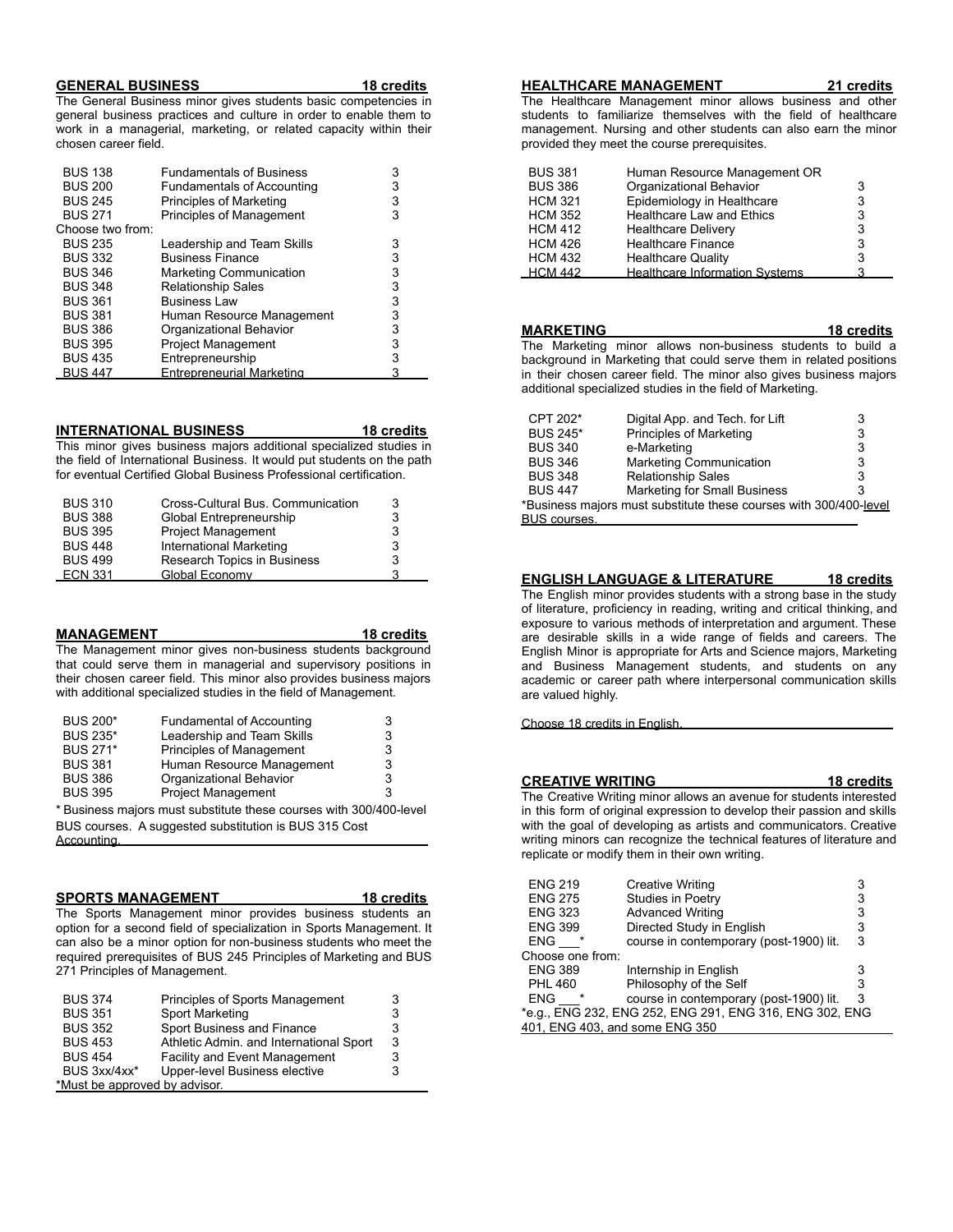#### **FINNISH & NORDIC STUDIES 18 credits**

The Finnish & Nordic Studies minor offers an interdisciplinary approach to aspects of Nordic history, culture, and society with a special focus on Finland. Through engaging with language, history, literature, folklore, and contemporary issues in Norden, students develop a broad appreciation of the region and its place in the world. The minor may complement a student's major course of study, or broaden a student's base of knowledge and skills entirely separately from the major. Students in the Finnish Studies minor can prepare for a number of fields in graduate school, or for employment in cultural, business, governmental, and NGO sectors.

FNS 221 and 15 credits in Finnish & Nordic Studies.

**HISTORY 18 credits**

History is an ideal minor for students majoring in Business, Marketing, Art and Design, or any Liberal Arts degree. The skillset of a historian includes outstanding written and verbal communication, data collection and analysis, argumentation, and persuasion—all of which can help prepare students to be successful in today's competitive marketplace.

Choose 18 credits in History.

#### **MILITARY SCIENCE 19 credits**

The minor in Military Science focuses on officer leadership training. It emphasizes the development of practical problem-solving, decision-making, leadership, and communication skills, which are valuable in various professions. The courses are completed with the Army ROTC program in cooperation with MTU. Students enroll in ROTC courses at Finlandia and attend the courses on MTU's campus.

| <b>MIL 205</b>              | Leadership and Decision Making                                   |   |
|-----------------------------|------------------------------------------------------------------|---|
| <b>MIL 206</b>              | Army Doctrine and Team Development                               |   |
| <b>MIL 207</b>              | Intermediate Leadership Lab I                                    |   |
| <b>MIL 208</b>              | Intermediate Leadership Lab II                                   |   |
| <b>MIL 307</b>              | Advanced Leadership Lab I                                        |   |
| MIL 308                     | Advanced Leadership Lab II                                       |   |
| <b>MIL 311</b>              | <b>Warfighting Functions II</b>                                  | 2 |
| <b>MIL 312</b>              | Leadership and Operations                                        | 2 |
| <b>MIL 405</b>              | The Army Officer                                                 | 2 |
| <b>MIL 406</b>              | Company Grade Leadership                                         | 2 |
| <b>MIL 407</b>              | <b>Battalion Staff Operations I</b>                              |   |
| MIL 408                     | <b>Battalion Staff Operations II</b>                             |   |
| SS 3505*                    | Military History of the United States                            | 3 |
|                             | *This course is not delivered by the ROTC program, and thus must |   |
| be transferred in from MTU. |                                                                  |   |

#### **RELIGIOUS STUDIES 18 credits**

The Religious Studies minor has value beyond mastering content. It is for people who aspire to develop intellectual openness, the capacity for mindful questioning, and appreciation for diversity. The critical reading skills developed are useful even beyond the reading of sacred literature. This minor explores content that is relevant to understanding history, social structures, arts and literature, and politics.

| <b>REL 200</b> | Introduction to Biblical Literature | 3 |
|----------------|-------------------------------------|---|
| <b>REL 204</b> | <b>World Religions</b>              | 3 |
| <b>REL 205</b> | Spiritual Formation                 | 3 |
| REL            | Religion elective                   | 3 |
| REL 3xx/4xx    | Upper-level Religion elective       | 3 |
| REL 3xx/4xx    | Upper-level Religion elective       |   |

#### **PHILOSOPHY 15 credits**

The Philosophy minor is an excellent way for students to complement their studies: by taking just five courses students will engage with the history of philosophy while honing their critical thinking, argumentation, and writing skills. The philosophy minor is a clear indicator to graduate programs (such as those in law and medicine) that students are ready for the rigor of their studies.

| PHI 212     | Ethics: Theories & Issues       | 3 |
|-------------|---------------------------------|---|
| PHL 3xx     | 300-level Philosophy elective   | 3 |
| PHL 3xx/4xx | Upper-level Philosophy elective | 3 |
| PHL         | Philosophy elective             | 3 |
| PHL         | Philosophy elective             |   |

**CRIMINAL JUSTICE 18 credits** The minor in Criminal Justice provides students with foundations and topics in the field. Students will take the introductory course, criminal law and criminology with other courses of their choosing. The minor can augment various majors for careers that involve law enforcement, criminal profiling, business law, victim advocacy, or otherwise general understanding of the criminal justice system.

| CRJ 101     | Introduction to Criminal Justice |  |
|-------------|----------------------------------|--|
| CRJ 205     | <b>Criminal Law</b>              |  |
| SOC 290     | Criminology                      |  |
| CRJ         | CRJ elective                     |  |
| CRJ         | CRJ elective                     |  |
| CRJ 3xx/4xx | Upper--level CRJ elective        |  |

**PSYCHOLOGY 18 credits** The Psychology minor examines the study of human behavior, cognition, and emotion, each from a scientific perspective across many subfields. It will prepare students for any career which values listening and communication, creative and skeptical insight, critical questioning and evaluation of information, and using data to guide decision making.

| <b>PSY 101</b>     | Introduction to Psychology     | 3 |
|--------------------|--------------------------------|---|
| PSY <sub>2xx</sub> | 200-level Psychology elective  | 3 |
| PSY <sub>2xx</sub> | 200-level Psychology elective  | 3 |
| <b>PSY 353</b>     | Research Methods in Psychology | 3 |
| PSY 3xx            | 300-level Psychology elective  | 3 |
| <b>PSY 380</b>     | <b>History and Systems</b>     | з |

**SOCIOLOGY 18 credits**

The minor in Sociology helps students investigate modern societies, and shows them how to conduct social research. Class content includes major sources of inequality - like class, race, and gender and how they get transmitted across generations. Students also examine the social significance of even apparently trivial features of our lives, such as how we talk, how we use technology, and how we consume media images. These skills are especially valuable for anyone pursuing a career in behavioral science, policy research, communication, advocacy, advertising, or social work.

| SOC 101    | Introduction to Sociology         |   |
|------------|-----------------------------------|---|
| SOC 353    | Research Methods in the Soc. Sci. | 3 |
| SOC 372    | Social Theory                     | 3 |
| <b>SOC</b> | Sociology elective                |   |
| <b>SOC</b> | Sociology elective                | 3 |
| <b>SOC</b> | Sociology elective                |   |